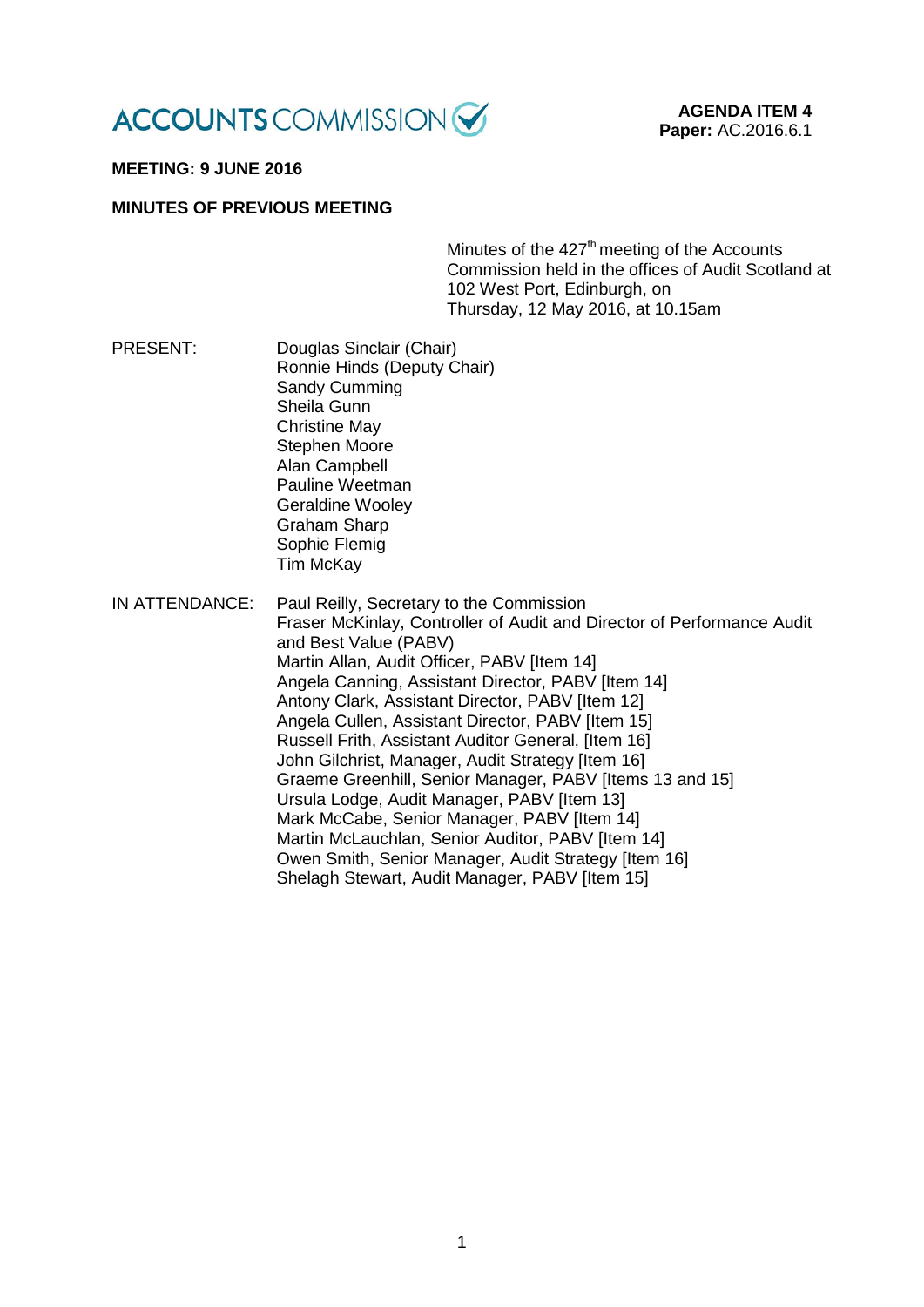- Item No Subject
- 1. Apologies for absence<br>2. Declarations of interest
- Declarations of interest
- 3. Decisions on taking business in private<br>4 Minutes of meeting of 14 April 2016
- Minutes of meeting of 14 April 2016
- 5. Minutes of meeting of Financial Audit Assurance Committee 28 April 2016
- 6. Minutes of meeting of Performance Audit Committee 28 April 2016
- 7. Update report by the Secretary to the Accounts Commission
- 8. Update report by the Controller of Audit
- 9. Commission Annual Report 2015/16<br>10. Draft Commission Strategy Update
- **Draft Commission Strategy Update**
- 11. Commission Engagement Strategy Update
- 12. Strategic Scrutiny Update
- 13. Briefing: City Deals
- 14. Local Government Overview Report: Initial impact of the 2016 report and approach for 2017
- 15. Performance audit: draft report: Roads maintenance follow-up<br>16. Procurement of audits: appointments
- Procurement of audits: appointments
- 17. Commission business matters
- 1. Apologies for absence

It was noted that no apologies for absence had been received.

### 2. Declarations of interest

Christine May declared an interest in items 9 and 10 as Vice-Chair of Fife Cultural Trust, in relation to references to arm's length external organisations.

### 3. Decisions on taking business in private

It was agreed that items 15 to 17 should be taken in private for the following reasons:

- Item 15 proposes a draft performance audit report, which the Commission is to consider and consult appropriately with stakeholders if necessary before publishing.
- Item 16 requires discussion of issues involving commercial confidentiality.

# 4. Minutes of meeting of 14 April 2016

The minutes of the meeting of 14 April 2016 were submitted and approved, subject to noting:

- In relation to item 6 (second bullet point), advice from the Secretary that the Commission's response to the Scottish Government consultation on the Scottish Household Survey was available on the members' extranet.
- In relation to item 8 (second bullet point, final sub-bullet), advice from the Director of PABV that the relatively light amount of scrutiny activity in November and December as shown in the National Scrutiny Plan was explained by the scheduling of other work throughout the rest of the year, and is not a regular occurrence.

# 5. Minutes of meeting of Financial Audit Assurance Committee 28 April 2016

The minutes of the meeting of the Financial Audit Assurance Committee of 28 April 2016 were submitted and approved.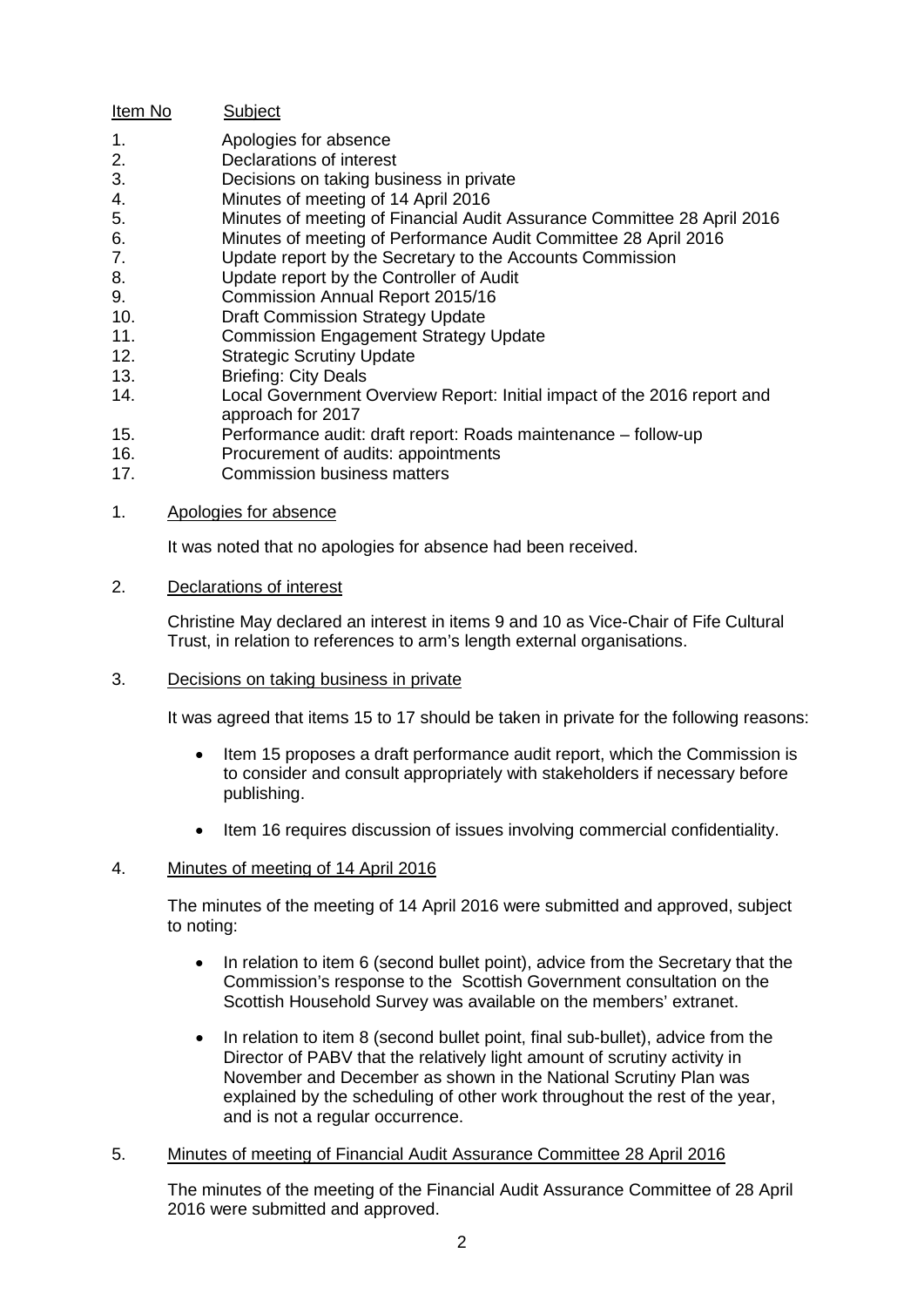# 6. Minutes of meeting of Performance Audit Committee 28 April 2016

The minutes of the meeting of the Performance Audit Committee of 28 April 2016 were submitted and approved, subject to noting advice from the Secretary, in relation to item 8, final bullet point, that the outputs from *How councils work – roles and relationships* would be considered by the Commission at its June or August meeting.

#### 7. Update report by the Secretary to the Accounts Commission

The Commission considered a report by the Secretary to the Commission providing an update on significant recent activity relating to local government and issues of relevance or interest across the wider public sector.

Following discussion, the Commission agreed to note the report, subject to noting that, in paragraph 19, "Jim Logue" should read "Jim McCabe".

#### 8. Update report by the Controller of Audit

The Controller of Audit provided a verbal update on his recent activity including meetings and discussions with stakeholders.

### 9. Commission Annual Report 2015/16

The Commission considered a report by the Secretary to the Commission proposing the publication of the Commission's annual report 2015/16.

Following discussion, the Commission approved the 2015/16 annual report and associated publication arrangements, subject to revisions agreed in the discussion.

*Action: Secretary*

### 10. Draft Commission Strategy 2016-21

The Commission considered a report by the Secretary to the Commission proposing a Commission Strategy for 2016-21.

Following discussion, the Commission approved the Commission Strategy 2016-21 and associated publication arrangements, subject to revisions agreed in the discussion.

*Action: Secretary*

#### 11. Commission Engagement Strategy 2016/17

The Commission considered a report by the Secretary to the Commission presenting a revised Commission Engagement Plan, to be known as the Commission's Engagement Strategy 2016/17.

• Following discussion, the Commission approved the Commission's Engagement Strategy 2016/17 and associated publication arrangements, subject to revisions agreed in the discussion.

*Action: Secretary*

# 12. Strategic Scrutiny Update

The Commission considered a report by the Director of PABV on the meeting of the Strategic Scrutiny Group (SSG) on 31 March 2016. It also incorporated a summary of the key early messages arising from the work of the SSG short-life working group on the role of external scrutiny in the 21st Century.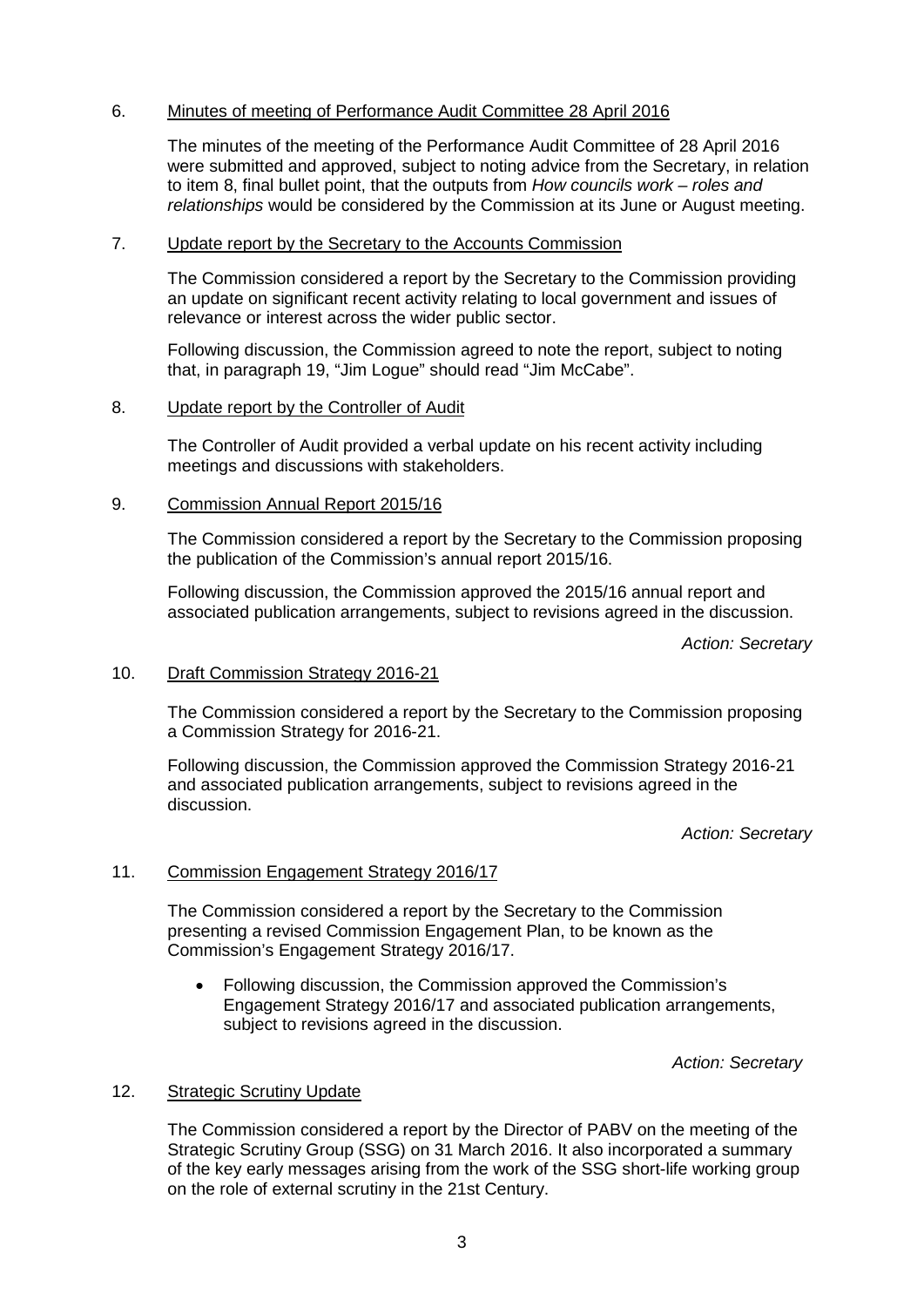During discussion, the Commission:

- Noted that further updates will be presented to the Commission following future SSG meetings.
- Agreed that the report of the short-life working group include reference to issues around the costs and benefits of external scrutiny coordination.

*Action: Director of PABV*

Thereafter, the Commission noted the update report.

### 13. Briefing: City Deals

The Commission considered a report by the Director of PABV providing a briefing paper on City Deals.

During discussion, the Commission:

- Agreed that scoping for proposed future audit work on City Deals include consideration of its impact at an aggregate and national level.
- Agreed that the Director provide further information on the councils not currently involved in City Deals in Scotland.

*Action: Director of PABV*

Thereafter, the Commission noted the report.

### 14. Local Government Overview Report: Initial impact of the 2016 report and approach for 2017

The Commission considered a report by the Director of PABV providing a summary of the initial impact of the 2016 local government overview report. It also invited the Commission to consider the approach to the 2017 overview report, including the Commission's oversight of the process.

Martin McLauchlan and Martin Allan undertook a presentation on a new section of the Commission website allowing interactive analysis of council accounts information. During discussion, the Commission:

- Noted the impact of the 2016 overview report.
- Approved the proposed approach to the 2017 overview report.
- Agreed that further thought be given to how the Commission oversees the development of the report.
- Approved the proposals to better integrate overview planning and reporting with wider Commission strategic planning processes.
- Welcomed the new section of the Commission website allowing interactive analysis of council accounts information.

*Actions: Secretary and Director of PABV*

#### 15. Performance audit: draft report: Roads maintenance – follow-up [in private]

The Commission considered a report by the Director of PABV seeking approval of the draft performance audit report, *Maintaining Scotland's roads: A follow-up report*, and of proposed arrangements for publication and promotion of the report.

Following discussion, the Commission agreed: